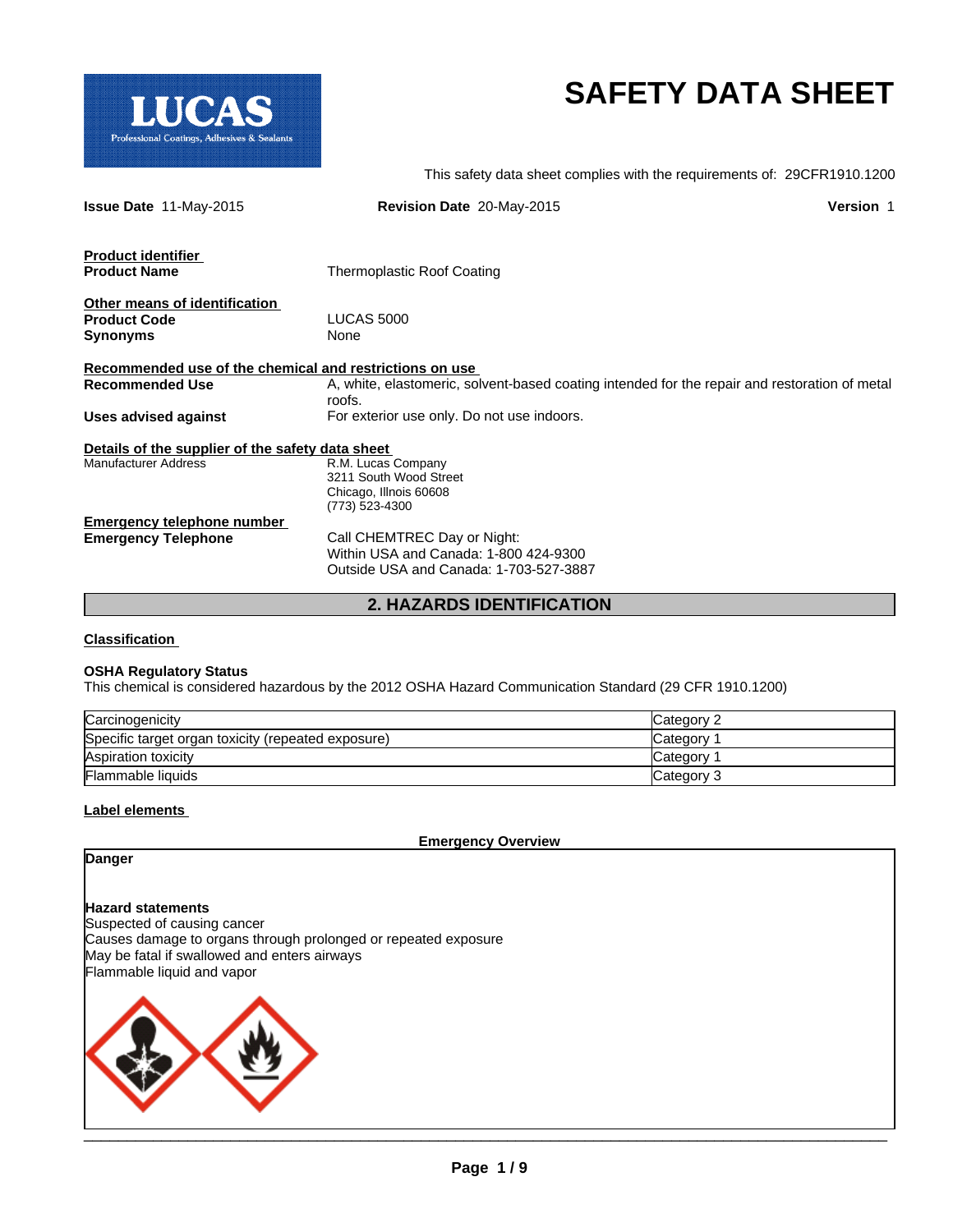$\overline{\phantom{a}}$  ,  $\overline{\phantom{a}}$  ,  $\overline{\phantom{a}}$  ,  $\overline{\phantom{a}}$  ,  $\overline{\phantom{a}}$  ,  $\overline{\phantom{a}}$  ,  $\overline{\phantom{a}}$  ,  $\overline{\phantom{a}}$  ,  $\overline{\phantom{a}}$  ,  $\overline{\phantom{a}}$  ,  $\overline{\phantom{a}}$  ,  $\overline{\phantom{a}}$  ,  $\overline{\phantom{a}}$  ,  $\overline{\phantom{a}}$  ,  $\overline{\phantom{a}}$  ,  $\overline{\phantom{a}}$ 

**Appearance** Viscous **Physical state** Liquid **Odor** Solvent (Mineral Spirits)

# **Precautionary Statements - Prevention**

Obtain special instructions before use Do not handle until all safety precautions have been read and understood Use personal protective equipment as required Do not breathe dust/fume/gas/mist/vapors/spray Wash face, hands and any exposed skin thoroughly after handling Do not eat, drink or smoke when using this product Keep away from heat/sparks/open flames/hot surfaces. Keep container tightly closed when product is not in use. Ground/bond container and receiving equipment Use explosion-proof electrical/ventilating/lighting/equipment Use only non-sparking tools Take precautionary measures against static discharge

#### **Precautionary Statements - Response**

IF exposed or concerned: Get medical advice/attention IF ON SKIN (or hair): Remove/Take off immediately all contaminated clothing. Rinse skin with water/shower IF SWALLOWED: Immediately call a POISON CENTER or doctor/physician Do NOT induce vomiting In case of fire: Use CO2, dry chemical, or foam for extinction

#### **Precautionary Statements - Storage**

Store locked up Store in a well-ventilated place. Keep cool

#### **Precautionary Statements - Disposal**

Disposal should be in accordance with applicable local, regional, national and international laws and regulations.

# **Hazards not otherwise classified (HNOC)**

Not applicable

# **Other Information**

• Causes mild skin irritation

- Toxic to aquatic life with long lasting effects
- Harmful to aquatic life

Unknown acute toxicity 29% of the mixture consists of ingredient(s) of unknown toxicity

# **3. COMPOSITION/INFORMATION ON INGREDIENTS**

# **Substance**

**Mixture** This product is a mixture. This material is considered hazardous by the OSHA Hazard Communication Standard (29 CFR 1910.1200).

| Common name            | White Roof Coating.             |
|------------------------|---------------------------------|
| <b>Synonyms</b>        | None.                           |
| <b>Chemical nature</b> | Organic solvents and additives. |

| <b>Chemical Name</b>                     | <b>CAS No.</b> | Weight-%   | <b>Trade Secret</b> |
|------------------------------------------|----------------|------------|---------------------|
| Mineral Spirits (with $< 0.1\%$ Benzene) | 8052-41-3      | $20 - 30%$ |                     |
| Aromatic Naptha (with <0.1% Benzene)     | 64742-95-6     | $20 - 30%$ |                     |
| <b>Hydrocarbon Resin</b>                 | 69430-35-9     | $10 - 20%$ |                     |
| Styrene/Butadiene Copolymer              | 66070-58-4     | $10 - 20%$ |                     |
| Calcium Carbonate                        | 471-34-1       | $10 - 20%$ |                     |
| 1,2,4 Trimethylbenzene                   | 95-63-6        | $0 - 10%$  |                     |
| <b>Titanium Dioxide</b>                  | 13463-67-7     | $0 - 10%$  |                     |
| Hydrated Aluminum-Magnesium Silicate     | 12174-11-7     | $0 - 10%$  | ÷                   |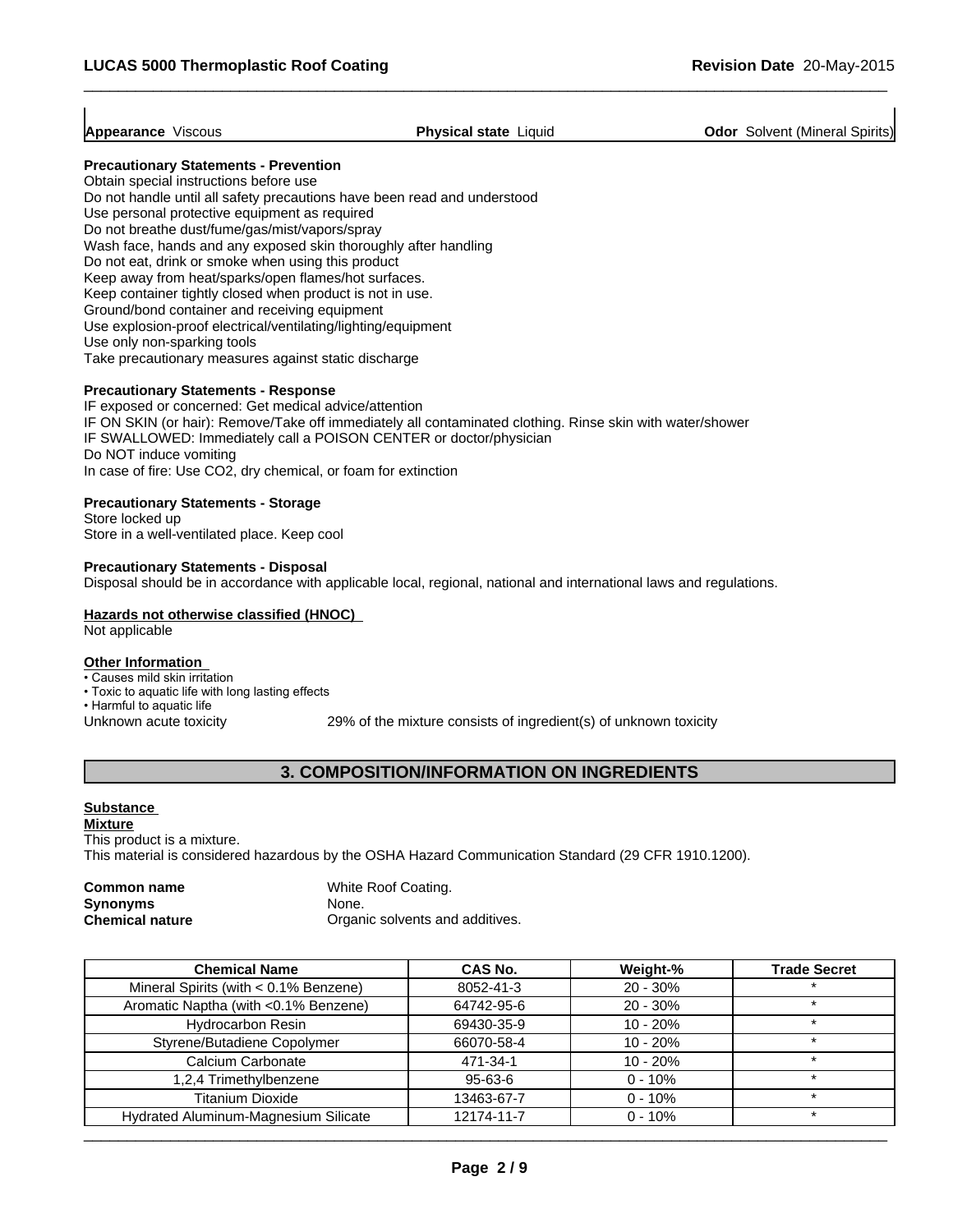(Attapulgite)

# **4. FIRST AID MEASURES**

 $\overline{\phantom{a}}$  ,  $\overline{\phantom{a}}$  ,  $\overline{\phantom{a}}$  ,  $\overline{\phantom{a}}$  ,  $\overline{\phantom{a}}$  ,  $\overline{\phantom{a}}$  ,  $\overline{\phantom{a}}$  ,  $\overline{\phantom{a}}$  ,  $\overline{\phantom{a}}$  ,  $\overline{\phantom{a}}$  ,  $\overline{\phantom{a}}$  ,  $\overline{\phantom{a}}$  ,  $\overline{\phantom{a}}$  ,  $\overline{\phantom{a}}$  ,  $\overline{\phantom{a}}$  ,  $\overline{\phantom{a}}$ 

#### **Description of first aid measures**

| General advice                                              | Contains petroleum distillate. Harmful or fatal if swallowed. Vapor harmful. May affect the<br>brain or central nervous system causing dizziness, headache, or nausea. Reports have<br>associated repeated and prolonged occupational exposure to solvents with permanent brain<br>and nervous system damage. Intentional misuse by deliberately concentrating and inhaling<br>contents may be harmful or fatal. |
|-------------------------------------------------------------|------------------------------------------------------------------------------------------------------------------------------------------------------------------------------------------------------------------------------------------------------------------------------------------------------------------------------------------------------------------------------------------------------------------|
| Eye contact                                                 | In the case of contact with eyes, rinse immediately with plenty of water and seek medical<br>advice.                                                                                                                                                                                                                                                                                                             |
| <b>Skin contact</b>                                         | Wash thoroughly with soap and water. Remove contaminated clothing and shoes. Wash<br>contaminated clothing before reuse. In the case of skin irritation or allergic reactions see a<br>physician.                                                                                                                                                                                                                |
| Inhalation                                                  | Move to fresh air in case of accidental inhalation of vapors. If continued difficulty with<br>breathing is experienced, get medical attention immediately.                                                                                                                                                                                                                                                       |
| Ingestion                                                   | Not an expected route of exposure. If swallowed, do not induce vomiting. Get medical<br>attention immediately.                                                                                                                                                                                                                                                                                                   |
| Self-protection of the first aider                          | First aider: Pay attention to self-protection!.                                                                                                                                                                                                                                                                                                                                                                  |
| Most important symptoms and effects, both acute and delayed |                                                                                                                                                                                                                                                                                                                                                                                                                  |
| Symptoms                                                    | May cause skin irritation. May cause eye irritation.                                                                                                                                                                                                                                                                                                                                                             |
|                                                             | Indication of any immediate medical attention and special treatment needed                                                                                                                                                                                                                                                                                                                                       |
| Note to physicians                                          | Treat symptomatically.                                                                                                                                                                                                                                                                                                                                                                                           |

# **5. FIRE-FIGHTING MEASURES**

# **Suitable extinguishing media**

Use extinguishing measures that are appropriate to local circumstances and the surrounding environment. Dry chemical. Carbon dioxide (CO2). Sand. Use foam or water FOG as a last resort.

**Unsuitable extinguishing media** Do not use a solid water stream as it may scatter and spread fire.

## **Specific hazards arising from the chemical**

Sealed container may rupture/burst when heated or exposed to excessive heat.

**Hazardous combustion products**Thermal decomposition (burning) may release irritating, corrosive and/or toxic gases, vapors and fumes.

# **Explosion data**

**Sensitivity to Mechanical Impact** Not sensitive.

**Sensitivity to Static Discharge** May be ignited by heat, sparks or flames.

# **Protective equipment and precautions for firefighters**

As in any fire, wear self-contained breathing apparatus pressure-demand, MSHA/NIOSH (approved or equivalent) and full protective gear.

# **6. ACCIDENTAL RELEASE MEASURES**

# **Personal precautions, protective equipment and emergency procedures**

**Personal precautions** No action should be taken involving any personal risk or without suitable training. Use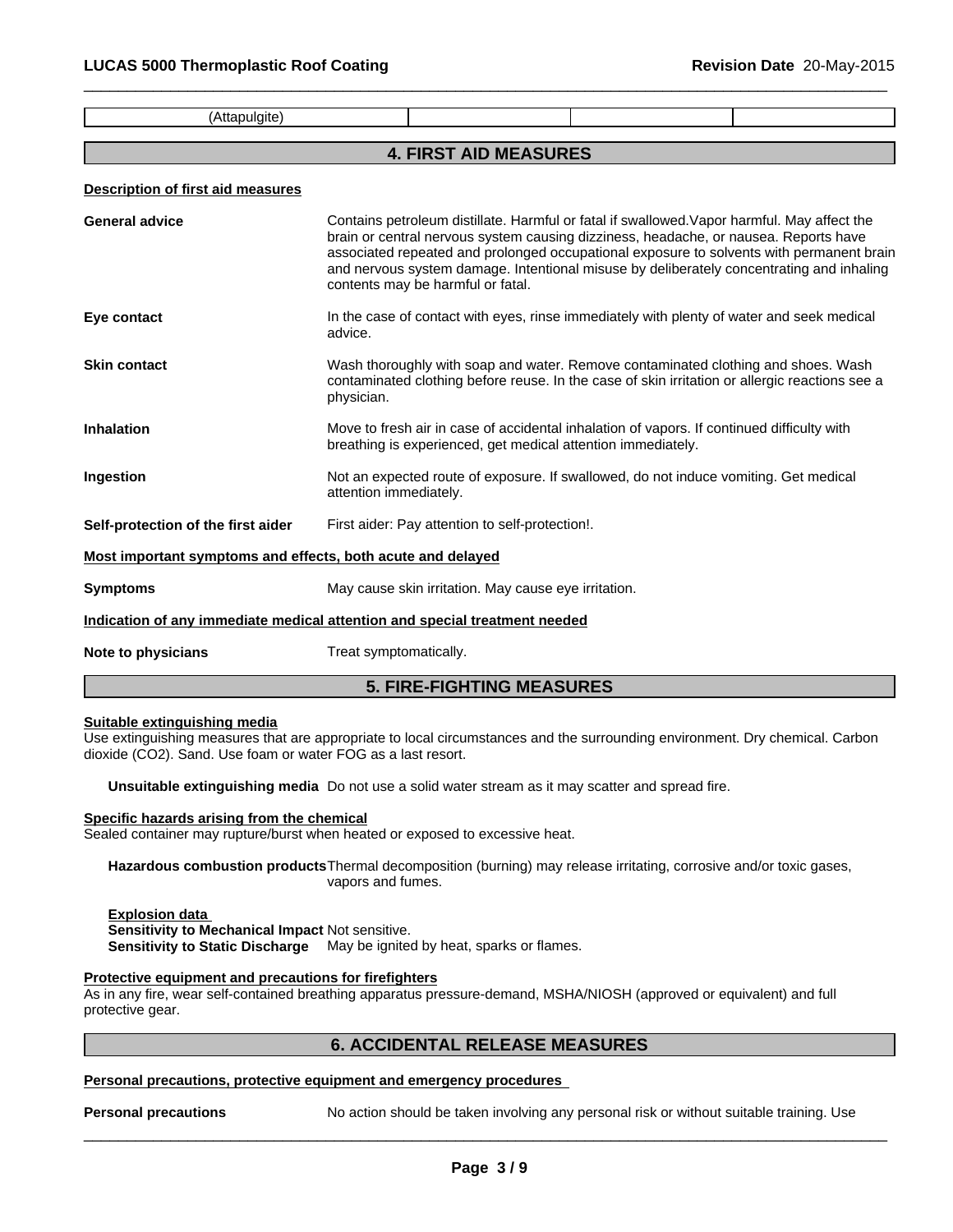|                                                              | personal protective equipment as required.                                                                                                                                                                                                                                                            |  |  |  |
|--------------------------------------------------------------|-------------------------------------------------------------------------------------------------------------------------------------------------------------------------------------------------------------------------------------------------------------------------------------------------------|--|--|--|
| <b>Other Information</b>                                     | Eliminate all ignition sources (no smoking, flares, sparks or flames in immediate area).                                                                                                                                                                                                              |  |  |  |
| For emergency responders                                     | Use personal protection recommended in Section 8.                                                                                                                                                                                                                                                     |  |  |  |
| <b>Environmental precautions</b>                             |                                                                                                                                                                                                                                                                                                       |  |  |  |
| <b>Environmental precautions</b>                             | Avoid release to the environment. Prevent further leakage or spillage if safe to do so.<br>Prevent product from entering sewers, drains, or waterways. Local authorities should be<br>advised if significant spillages can not be contained. See Section 12 for additional<br>ecological information. |  |  |  |
| Methods and material for containment and cleaning up         |                                                                                                                                                                                                                                                                                                       |  |  |  |
| <b>Methods for containment</b>                               | Contain spillage with non-combustible absorbent material, e.g. sand, earth, diatomaceous<br>earth, vermiculite.                                                                                                                                                                                       |  |  |  |
| Methods for cleaning up                                      | Pick up the absorbed material (described just above) and transfer to properly labeled<br>containers for disposal according to local / national regulations (see Section 13).                                                                                                                          |  |  |  |
| Prevention of secondary hazards                              | Clean contaminated objects and areas thoroughly observing environmental regulations.                                                                                                                                                                                                                  |  |  |  |
|                                                              | 7. HANDLING AND STORAGE                                                                                                                                                                                                                                                                               |  |  |  |
| <b>Precautions for safe handling</b>                         |                                                                                                                                                                                                                                                                                                       |  |  |  |
| Advice on safe handling                                      | Use personal protective equipment as required. Remove all sources of ignition. Use only<br>outdoors.                                                                                                                                                                                                  |  |  |  |
| Conditions for safe storage, including any incompatibilities |                                                                                                                                                                                                                                                                                                       |  |  |  |
| <b>Storage Conditions</b>                                    | Keep containers tightly closed in a cool, dry, well-ventilated place. Keep away from heat,<br>sparks, flame and other sources of ignition.                                                                                                                                                            |  |  |  |
| Incompatible materials                                       | Strong acids. Strong oxidizing agents.                                                                                                                                                                                                                                                                |  |  |  |
|                                                              |                                                                                                                                                                                                                                                                                                       |  |  |  |

 $\overline{\phantom{a}}$  ,  $\overline{\phantom{a}}$  ,  $\overline{\phantom{a}}$  ,  $\overline{\phantom{a}}$  ,  $\overline{\phantom{a}}$  ,  $\overline{\phantom{a}}$  ,  $\overline{\phantom{a}}$  ,  $\overline{\phantom{a}}$  ,  $\overline{\phantom{a}}$  ,  $\overline{\phantom{a}}$  ,  $\overline{\phantom{a}}$  ,  $\overline{\phantom{a}}$  ,  $\overline{\phantom{a}}$  ,  $\overline{\phantom{a}}$  ,  $\overline{\phantom{a}}$  ,  $\overline{\phantom{a}}$ 

# **8. EXPOSURE CONTROLS/PERSONAL PROTECTION**

# **Control parameters**

**Exposure Guidelines** No ACGIH or OSHA PEL is assigned to this mixture.

Exposure limits for the component materials are shown below.

This product, as supplied, is not believed to contain any hazardous material that exceeds exposure limits established by OSHA.

| <b>Chemical Name</b>                                                | <b>ACGIH TLV</b>                   | <b>OSHA PEL</b>                                                                                       | <b>NIOSH IDLH</b>                                                                                   |
|---------------------------------------------------------------------|------------------------------------|-------------------------------------------------------------------------------------------------------|-----------------------------------------------------------------------------------------------------|
| Mineral Spirits (with $< 0.1\%$<br>Benzene)<br>8052-41-3            | TWA: 100 ppm                       | TWA: 500 ppm<br>TWA: $2900 \text{ mg/m}^3$<br>(vacated) TWA: 100 ppm<br>(vacated) TWA: $525$ mg/m $3$ | IDLH: 20000 mg/m <sup>3</sup><br>Ceiling: $1800 \text{ mg/m}^3$ 15 min<br>TWA: $350 \text{ mg/m}^3$ |
| Calcium Carbonate<br>471-34-1                                       |                                    |                                                                                                       | TWA: $10 \text{ mg/m}^3$ total dust<br>TWA: $5 \text{ mg/m}^3$ respirable dust                      |
| 1,2,4 Trimethylbenzene<br>95-63-6                                   |                                    |                                                                                                       | TWA: 25 ppm<br>TWA: $125 \text{ mg/m}^3$                                                            |
| Titanium Dioxide<br>13463-67-7                                      | TWA: $10 \text{ mg/m}^3$           | TWA: $15 \text{ mg/m}^3$ total dust<br>(vacated) TWA: 10 $mg/m3$ total dust                           | IDLH: $5000 \text{ mg/m}^3$                                                                         |
| Hydrated Aluminum-Magnesium<br>Silicate (Attapulgite)<br>12174-11-7 | TWA: 1 $mq/m3$ respirable fraction |                                                                                                       |                                                                                                     |

**Appropriate engineering controls**

**Engineering Controls** Use natural cross ventilation, local (mechanical) pick-up, and/or general area mechanical cross ventilation. Ventilation pattern should be designed to prevent accumulation of asphalt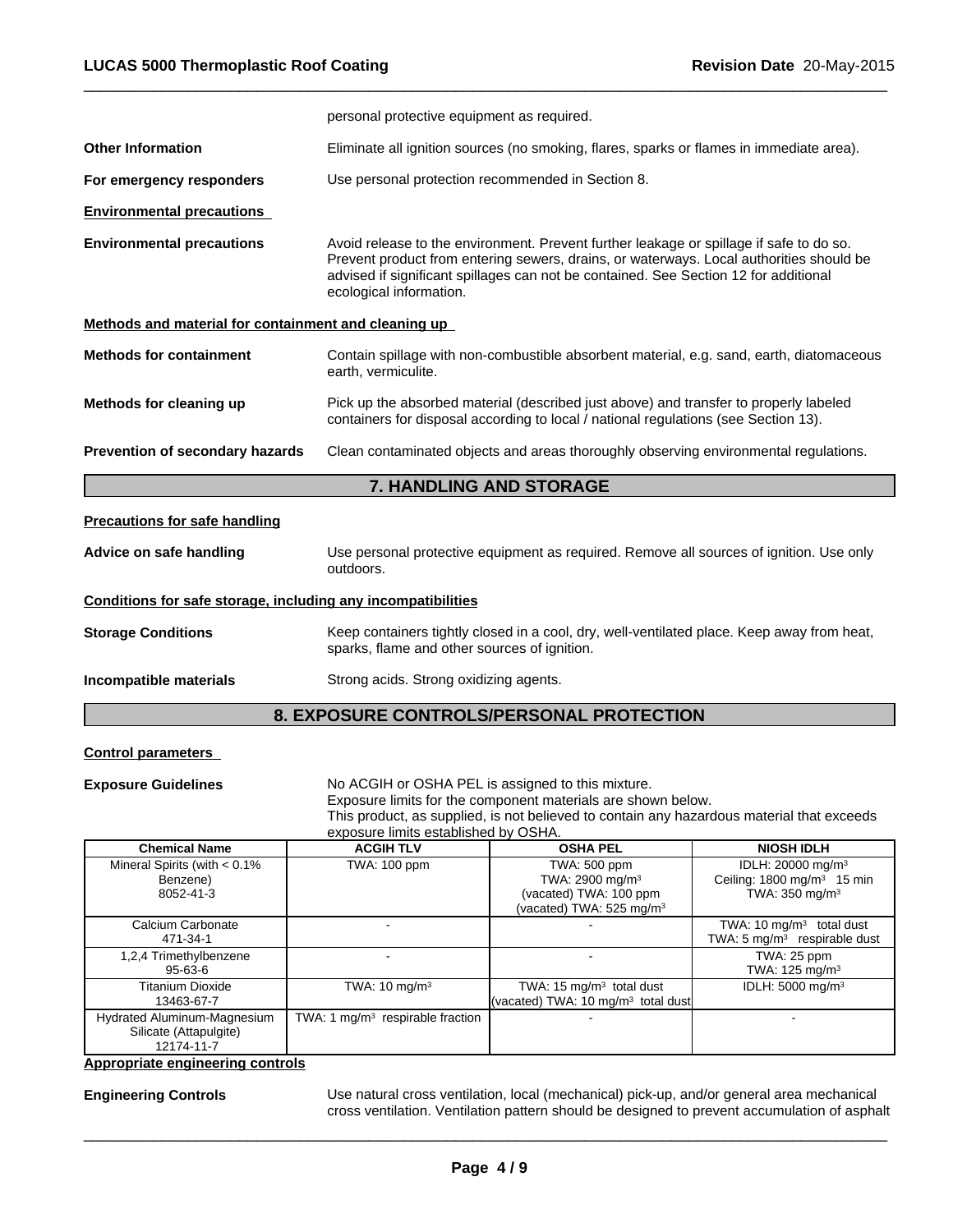vapors. Ventilation must be sufficient to maintain asphalt vapor concentrations below the TWA limits outlined above.

 $\overline{\phantom{a}}$  ,  $\overline{\phantom{a}}$  ,  $\overline{\phantom{a}}$  ,  $\overline{\phantom{a}}$  ,  $\overline{\phantom{a}}$  ,  $\overline{\phantom{a}}$  ,  $\overline{\phantom{a}}$  ,  $\overline{\phantom{a}}$  ,  $\overline{\phantom{a}}$  ,  $\overline{\phantom{a}}$  ,  $\overline{\phantom{a}}$  ,  $\overline{\phantom{a}}$  ,  $\overline{\phantom{a}}$  ,  $\overline{\phantom{a}}$  ,  $\overline{\phantom{a}}$  ,  $\overline{\phantom{a}}$ 

# **Individual protection measures, such as personal protective equipment**

| <b>Eye/face protection</b>            | Wear safety glasses with side shields (or goggles).                                                                                                                                             |
|---------------------------------------|-------------------------------------------------------------------------------------------------------------------------------------------------------------------------------------------------|
| Skin and body protection              | Wear protective gloves and protective clothing that is resistant to chemical penetration.                                                                                                       |
| <b>Respiratory protection</b>         | No protective equipment is needed under normal use conditions. If exposure limits are<br>exceeded or irritation is experienced, a NIOSH/MSHA approved respiratory protection<br>should be worn. |
| <b>General Hygiene Considerations</b> | Wash face, hands and any exposed skin thoroughly after handling. Wash contaminated<br>clothing before reuse.                                                                                    |

# **9. PHYSICAL AND CHEMICAL PROPERTIES**

# **Information on basic physical and chemical properties**

| <b>Physical state</b><br>Appearance<br>Color | Liquid<br><b>Viscous</b><br>White                     | Odor<br>Odor threshold | Solvent (Mineral Spirits)<br>1-30 PPM. Odor<br>thresholds vary greatly.<br>Do not rely on odor<br>threshold alone to<br>determine potentially<br>hazardous substances. |
|----------------------------------------------|-------------------------------------------------------|------------------------|------------------------------------------------------------------------------------------------------------------------------------------------------------------------|
| <b>Property</b>                              | <b>Values</b>                                         | Remarks • Method       |                                                                                                                                                                        |
| рH                                           | Not applicable                                        |                        |                                                                                                                                                                        |
| <b>Melting point/freezing point</b>          | None / -70 °C None / -94 °F                           | shown.                 | Melting Point is not applicable. Freezing points are                                                                                                                   |
| Boiling point / boiling range                | > 154 °C / 310 °F                                     |                        |                                                                                                                                                                        |
| <b>Flash point</b>                           | > 40.5 °C / > 105 °F                                  | Setaflash              |                                                                                                                                                                        |
| <b>Evaporation rate</b>                      | 0.1                                                   | Butly acetate $= 1$    |                                                                                                                                                                        |
| <b>Flammability (solid, gas)</b>             | No information available                              |                        |                                                                                                                                                                        |
| <b>Flammability Limit in Air</b>             |                                                       | C.                     | Flammable above 105 degrees F and 40.5 degrees                                                                                                                         |
| <b>Upper flammability limit:</b>             | 7.0                                                   |                        |                                                                                                                                                                        |
| Lower flammability limit:                    | 1.6                                                   |                        |                                                                                                                                                                        |
| Vapor pressure                               | $0.3$ (kPa)                                           | @ 20 °C                |                                                                                                                                                                        |
| Vapor density                                | 5.3                                                   |                        | Where: Air = 1 at 68 degrees $F(20$ degrees C)                                                                                                                         |
| <b>Specific Gravity</b>                      | 1.10                                                  | Water = $1g/ml$        |                                                                                                                                                                        |
| <b>Water solubility</b>                      | Insoluble                                             |                        |                                                                                                                                                                        |
| Solubility in other solvents                 | Soluble in aromatic and aliphatic<br>solvents.        |                        |                                                                                                                                                                        |
| <b>Partition coefficient</b>                 | No information available                              | No data available.     |                                                                                                                                                                        |
| <b>Autoignition temperature</b>              | 330 °C / 626 °F                                       |                        |                                                                                                                                                                        |
| <b>Decomposition temperature</b>             | No information available                              |                        |                                                                                                                                                                        |
| <b>Kinematic viscosity</b>                   | No information available                              |                        |                                                                                                                                                                        |
| <b>Dynamic viscosity</b>                     | No information available                              |                        |                                                                                                                                                                        |
| <b>Explosive properties</b>                  | Vapor accumulation could flash or explode if ignited. |                        |                                                                                                                                                                        |
| <b>Oxidizing properties</b>                  | None                                                  |                        |                                                                                                                                                                        |
| <b>Other Information</b>                     |                                                       |                        |                                                                                                                                                                        |
| <b>Softening point</b>                       | Not applicable                                        |                        |                                                                                                                                                                        |
| Molecular weight                             | No information available                              |                        |                                                                                                                                                                        |
| <b>VOC Content (%)</b>                       | Less than 550 g/l.                                    |                        |                                                                                                                                                                        |
| <b>Density</b>                               | 9.0 to 9.4 10lb/gal                                   |                        |                                                                                                                                                                        |
| <b>Bulk density</b>                          | Not applicable                                        |                        |                                                                                                                                                                        |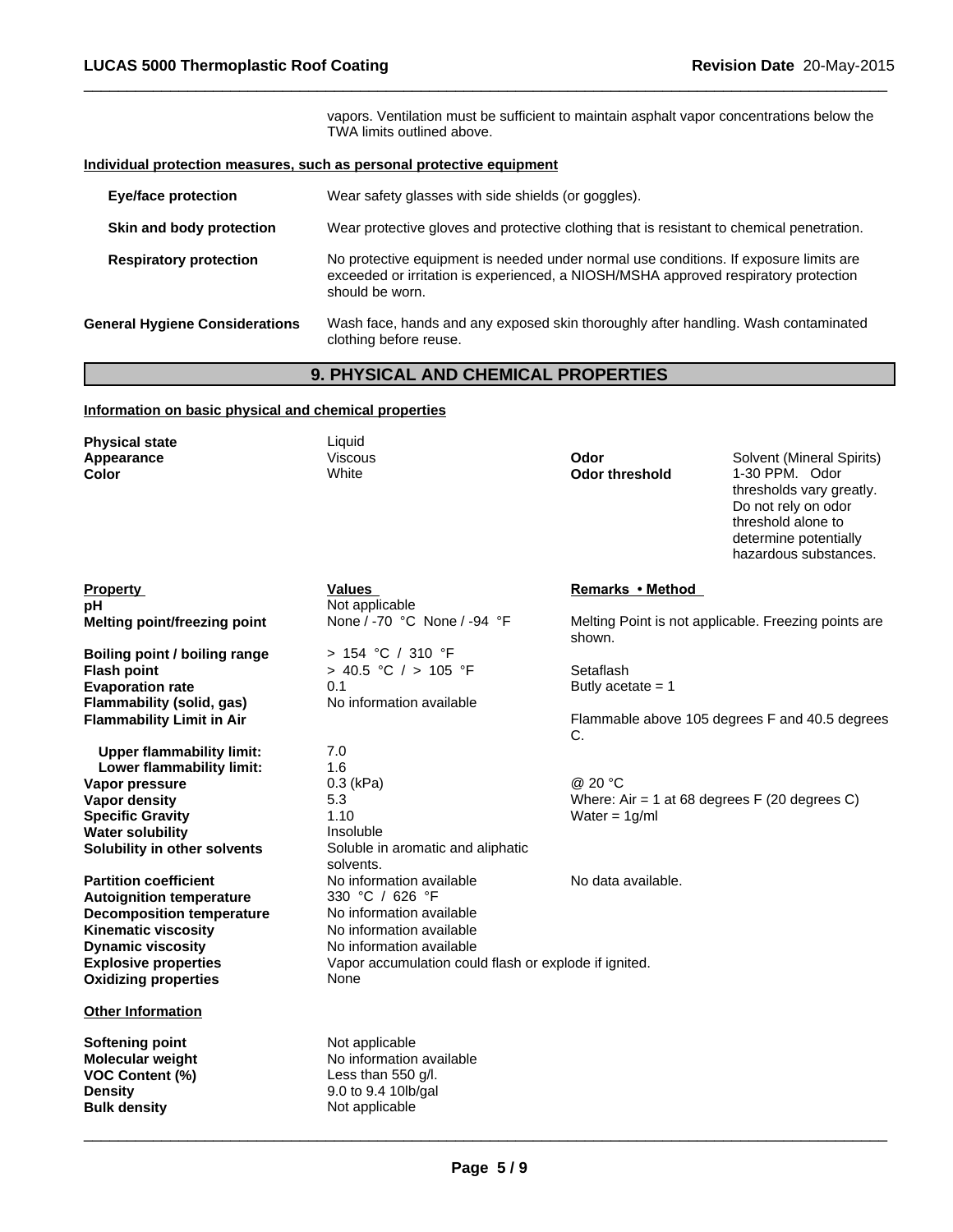# **10. STABILITY AND REACTIVITY**

 $\overline{\phantom{a}}$  ,  $\overline{\phantom{a}}$  ,  $\overline{\phantom{a}}$  ,  $\overline{\phantom{a}}$  ,  $\overline{\phantom{a}}$  ,  $\overline{\phantom{a}}$  ,  $\overline{\phantom{a}}$  ,  $\overline{\phantom{a}}$  ,  $\overline{\phantom{a}}$  ,  $\overline{\phantom{a}}$  ,  $\overline{\phantom{a}}$  ,  $\overline{\phantom{a}}$  ,  $\overline{\phantom{a}}$  ,  $\overline{\phantom{a}}$  ,  $\overline{\phantom{a}}$  ,  $\overline{\phantom{a}}$ 

**Reactivity**  Not applicable

Not applicable

**Chemical stability** Stable. **Possibility of Hazardous Reactions** None under normal use.<br> **Hazardous polymerization** Hazardous polymerization does not occur.

**Conditions to avoid** Avoid static discharge. Avoid heat, sparks, and open flame. **Incompatible materials** Strong acids. Strong oxidizing agents. **Hazardous Decomposition Products** Combustion may produce carbon monoxide, carbon dioxide, and other asphyxiants.

# **11. TOXICOLOGICAL INFORMATION**

# **Information on likely routes of exposure**

| <b>Product Information</b>                             |                       | Toxicological testing has not been conducted for this product overall. Available toxicological<br>data for individualing redients are summarized below.                                                                                                                                                                                                                                                                                                                                                                                                                                                                                           |                                   |  |  |
|--------------------------------------------------------|-----------------------|---------------------------------------------------------------------------------------------------------------------------------------------------------------------------------------------------------------------------------------------------------------------------------------------------------------------------------------------------------------------------------------------------------------------------------------------------------------------------------------------------------------------------------------------------------------------------------------------------------------------------------------------------|-----------------------------------|--|--|
| <b>Inhalation</b>                                      |                       | Avoid breathing vapors or mists.                                                                                                                                                                                                                                                                                                                                                                                                                                                                                                                                                                                                                  |                                   |  |  |
| Eye contact                                            |                       | Avoid contact with eyes. Contact with eyes may cause irritation.                                                                                                                                                                                                                                                                                                                                                                                                                                                                                                                                                                                  |                                   |  |  |
| <b>Skin contact</b>                                    | May cause irritation. |                                                                                                                                                                                                                                                                                                                                                                                                                                                                                                                                                                                                                                                   |                                   |  |  |
| Ingestion                                              | route of exposure.    | If swallowed, do not induce vomiting. Get medical attention immediately. Not an expected                                                                                                                                                                                                                                                                                                                                                                                                                                                                                                                                                          |                                   |  |  |
| <b>Component Information</b>                           |                       | The IARC Monograph (Vol 93, 2010, Carbon Black, Titanium Dioxide, Talc) states: "No<br>significant exposure to primary particles of Titanium Dioxide is thought to occur during the<br>use of products in which Titanium Dioxide is bound to other materials, such as in paints."<br>* No significant exposure to Crystalline Silica (Quartz) is thought to occur during the use of<br>products in which Crystalline Silica (Quartz) is bound to other materials, such as in paints<br>and coatings. As one reference, see California Office of Health Hazard Assessment at:<br>http://www.oehha.org/prop65/CRNR_notices/safe_use/sylicasud2.html |                                   |  |  |
| <b>Chemical Name</b>                                   | Oral LD50             | <b>Dermal LD50</b>                                                                                                                                                                                                                                                                                                                                                                                                                                                                                                                                                                                                                                | <b>Inhalation LC50</b>            |  |  |
| Aromatic Naptha (with <0.1%)<br>Benzene)<br>64742-95-6 | $= 8400$ mg/kg (Rat)  | $>$ 2000 mg/kg (Rabbit)                                                                                                                                                                                                                                                                                                                                                                                                                                                                                                                                                                                                                           | $= 3400$ ppm (Rat) 4 h            |  |  |
| Calcium Carbonate<br>471-34-1                          | $= 6450$ mg/kg (Rat)  |                                                                                                                                                                                                                                                                                                                                                                                                                                                                                                                                                                                                                                                   |                                   |  |  |
| 1,2,4 Trimethylbenzene<br>95-63-6                      | $=$ 3400 mg/kg (Rat)  | $>$ 3160 mg/kg (Rabbit)                                                                                                                                                                                                                                                                                                                                                                                                                                                                                                                                                                                                                           | $= 18$ g/m <sup>3</sup> (Rat) 4 h |  |  |
| <b>Titanium Dioxide</b><br>13463-67-7                  | > 10000 mg/kg (Rat)   |                                                                                                                                                                                                                                                                                                                                                                                                                                                                                                                                                                                                                                                   |                                   |  |  |

## **Information on toxicological effects**

**Symptoms Inhalation of high vapor concentrations may cause symptoms like headache, dizziness,** tiredness, nausea and vomiting.

 $\overline{\phantom{a}}$  ,  $\overline{\phantom{a}}$  ,  $\overline{\phantom{a}}$  ,  $\overline{\phantom{a}}$  ,  $\overline{\phantom{a}}$  ,  $\overline{\phantom{a}}$  ,  $\overline{\phantom{a}}$  ,  $\overline{\phantom{a}}$  ,  $\overline{\phantom{a}}$  ,  $\overline{\phantom{a}}$  ,  $\overline{\phantom{a}}$  ,  $\overline{\phantom{a}}$  ,  $\overline{\phantom{a}}$  ,  $\overline{\phantom{a}}$  ,  $\overline{\phantom{a}}$  ,  $\overline{\phantom{a}}$ 

#### **Delayed and immediate effects as well as chronic effects from short and long-term exposure**

| <b>Skin corrosion/irritation</b>  | Can cause skin irritation. |
|-----------------------------------|----------------------------|
| Serious eye damage/eye irritation | Irritating to eyes.        |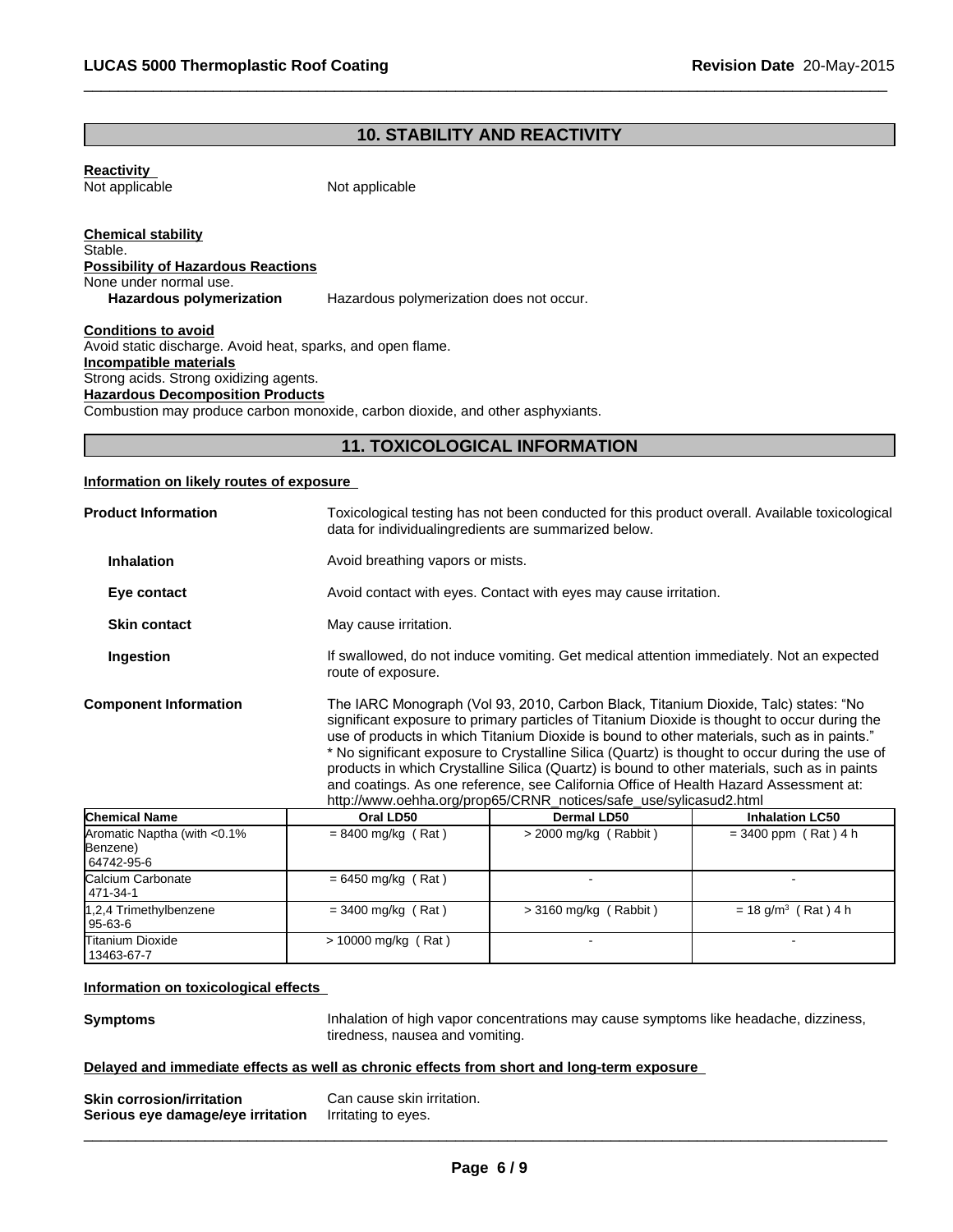| <b>Irritation</b>      |              | Irritating to eyes, respiratory system and skin.                                     |            |             |  |  |
|------------------------|--------------|--------------------------------------------------------------------------------------|------------|-------------|--|--|
| Corrosivity            |              | Not classified.                                                                      |            |             |  |  |
| <b>Sensitization</b>   |              | May cause sensitization of susceptible persons.                                      |            |             |  |  |
| Germ cell mutagenicity |              | This product does not contain any ingredients that cause germ cell mutagenicity.     |            |             |  |  |
| Carcinogenicity        |              | The table below indicates whether each agency (ACGIH, IARC, NTP, or OSHA) has listed |            |             |  |  |
|                        |              | any ingredient as a carcinogen.                                                      |            |             |  |  |
| <b>Chemical Name</b>   | <b>ACGIH</b> | <b>IARC</b>                                                                          | <b>NTP</b> | <b>OSHA</b> |  |  |
|                        |              |                                                                                      |            |             |  |  |

 $\overline{\phantom{a}}$  ,  $\overline{\phantom{a}}$  ,  $\overline{\phantom{a}}$  ,  $\overline{\phantom{a}}$  ,  $\overline{\phantom{a}}$  ,  $\overline{\phantom{a}}$  ,  $\overline{\phantom{a}}$  ,  $\overline{\phantom{a}}$  ,  $\overline{\phantom{a}}$  ,  $\overline{\phantom{a}}$  ,  $\overline{\phantom{a}}$  ,  $\overline{\phantom{a}}$  ,  $\overline{\phantom{a}}$  ,  $\overline{\phantom{a}}$  ,  $\overline{\phantom{a}}$  ,  $\overline{\phantom{a}}$ 

| iChemicai Name⊹        | AUGIN | IARU     | NIF | USHA |
|------------------------|-------|----------|-----|------|
| Hydrated               | -     | Group 2B |     | . .  |
| Aluminum-Magnesium     |       | Group 3  |     |      |
| Silicate (Attapulgite) |       |          |     |      |
| 12174-11-7             |       |          |     |      |
| Legend                 |       |          |     |      |

*IARC (International Agency for Research on Cancer)*

*Group 1 - Carcinogenic to Humans*

*Group 2A - Probably Carcinogenic to Humans*

*Group 2B - Possibly Carcinogenic to Humans*

*Group 3 - Not classifiable as a human carcinogen.*

*OSHA (Occupational Safety and Health Administration of the US Department of Labor)*

*X - Present*

| <b>Reproductive toxicity</b>    | None known.               |
|---------------------------------|---------------------------|
| <b>Developmental Toxicity</b>   | None known.               |
| <b>Teratogenicity</b>           | None known.               |
| <b>STOT - single exposure</b>   | No information available. |
| <b>STOT - repeated exposure</b> | No information available. |
| Aspiration hazard               | No information available. |

#### **Numerical measures of toxicity - No information available**

**The following values are calculated based on chapter 3.1 of the GHS document** For exterior use only. Do not use indoors.

| ATEmix (oral)                 | 9.574.00 |
|-------------------------------|----------|
| ATEmix (dermal)               | 5.132.00 |
| ATEmix (inhalation-dust/mist) | 11.83    |

# **12. ECOLOGICAL INFORMATION**

# **Ecotoxicity**

The following table lists information related to aquatic toxicity

| <b>Chemical Name</b>         | Algae/aguatic plants | Fish                            | Crustacea                     |
|------------------------------|----------------------|---------------------------------|-------------------------------|
| Aromatic Naptha (with <0.1%) |                      | 9.22: 96 h Oncorhynchus mykiss  | 6.14: 48 h Daphnia magna mg/L |
| Benzene)                     |                      | ma/L LC50                       | EC50                          |
| 64742-95-6                   |                      |                                 |                               |
| 1,2,4 Trimethylbenzene       |                      | 7.19 - 8.28: 96 h Pimephales    | 6.14: 48 h Daphnia magna mg/L |
| 95-63-6                      |                      | promelas mg/L LC50 flow-through | EC50                          |

#### **Persistence and degradability**

No information available.

# **Bioaccumulation**

No information available.

| <b>Chemical Name</b>     | <b>Partition coefficient</b> |
|--------------------------|------------------------------|
| Trimethylbenzene<br>.2.4 | 3.63                         |
| $95 - 63 - 6$            |                              |

**Other adverse effects** No information available

# **13. DISPOSAL CONSIDERATIONS**

# **Waste treatment methods**

**Disposal of wastes** Disposal should be in accordance with applicable local, regional, national and international laws and regulations.  $l$  laws and regulations.  $\blacksquare$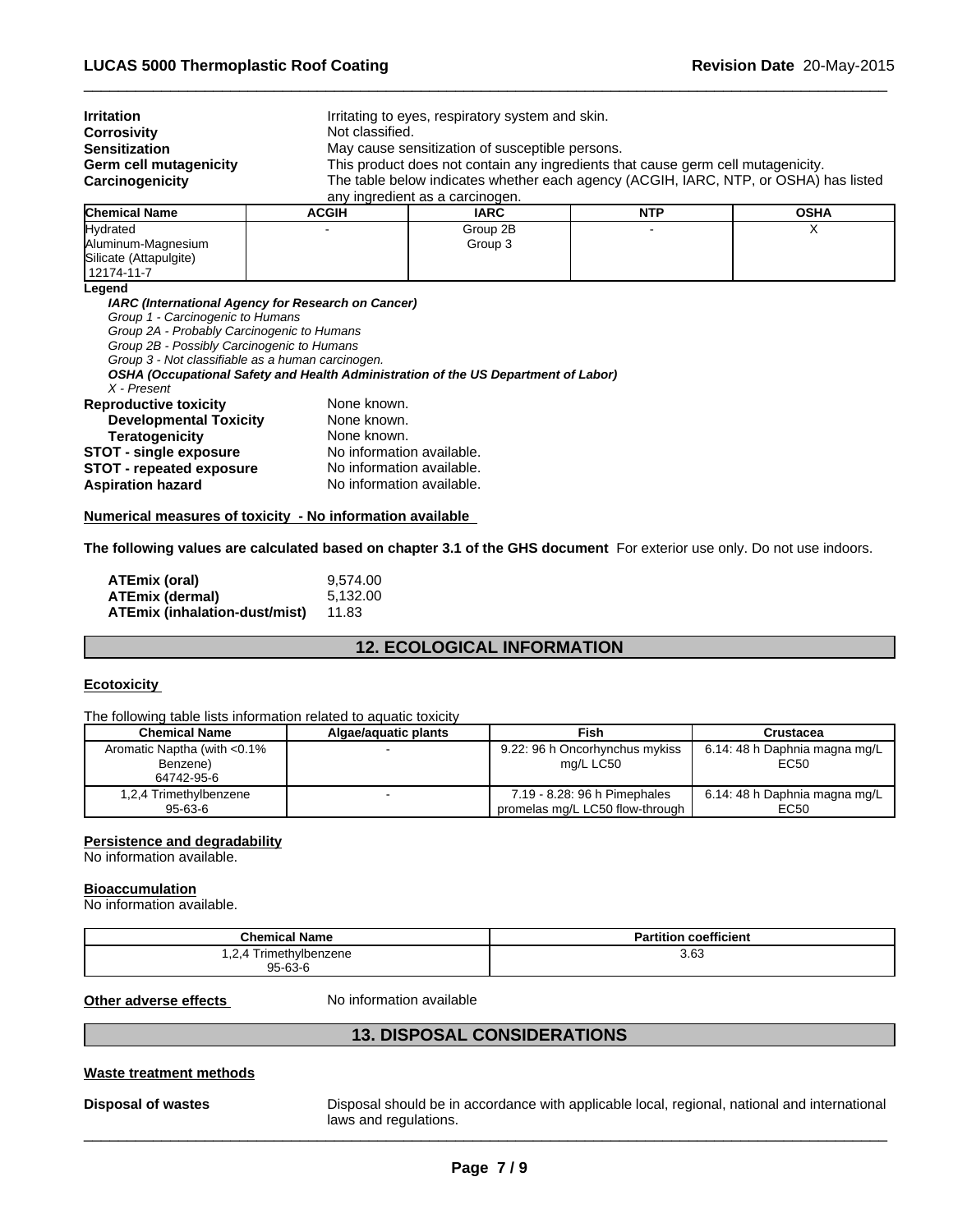**Contaminated packaging Do not reuse container.** 

# **14. TRANSPORT INFORMATION**

 $\overline{\phantom{a}}$  ,  $\overline{\phantom{a}}$  ,  $\overline{\phantom{a}}$  ,  $\overline{\phantom{a}}$  ,  $\overline{\phantom{a}}$  ,  $\overline{\phantom{a}}$  ,  $\overline{\phantom{a}}$  ,  $\overline{\phantom{a}}$  ,  $\overline{\phantom{a}}$  ,  $\overline{\phantom{a}}$  ,  $\overline{\phantom{a}}$  ,  $\overline{\phantom{a}}$  ,  $\overline{\phantom{a}}$  ,  $\overline{\phantom{a}}$  ,  $\overline{\phantom{a}}$  ,  $\overline{\phantom{a}}$ 

| <b>DOT</b>                        | Regulated<br>DOT Ground: Not regulated if shipped in containers < 119 gallons (450 liters).<br>DOT Ground: Regulated if shipped in containers >119 gallons (450 liters). |  |  |
|-----------------------------------|--------------------------------------------------------------------------------------------------------------------------------------------------------------------------|--|--|
| Proper shipping name              | Combustible liquid, n.o.s (mineral spirits)                                                                                                                              |  |  |
| <b>Hazard Class</b>               | 3                                                                                                                                                                        |  |  |
| <b>Packing Group</b>              | III                                                                                                                                                                      |  |  |
| <b>TDG</b>                        | Regulated                                                                                                                                                                |  |  |
| UN/ID no.                         | NA 1993                                                                                                                                                                  |  |  |
| Proper shipping name              | Combustible liquid, n.o.s (mineral spirits)                                                                                                                              |  |  |
| <b>Hazard Class</b>               | 3                                                                                                                                                                        |  |  |
| <b>Packing Group</b>              | III                                                                                                                                                                      |  |  |
| <b>MEX</b>                        | Regulated                                                                                                                                                                |  |  |
| UN/ID no.                         | NA 1993                                                                                                                                                                  |  |  |
| Proper shipping name              | Combustible liquid, n.o.s. (mineral spirits)                                                                                                                             |  |  |
| ICAO (air)                        | Regulated                                                                                                                                                                |  |  |
| UN/ID no.                         | 1993                                                                                                                                                                     |  |  |
| <b>IATA</b>                       | Regulated                                                                                                                                                                |  |  |
| UN/ID no.                         | 1993                                                                                                                                                                     |  |  |
| <b>IMDG</b>                       | Regulated                                                                                                                                                                |  |  |
| UN/ID no.                         | 1993                                                                                                                                                                     |  |  |
| <b>RID</b>                        | Not applicable in the United States.                                                                                                                                     |  |  |
| <b>ADR</b>                        | Not applicable in the United States.                                                                                                                                     |  |  |
| <b>ADN</b>                        | Not applicable in the United States.                                                                                                                                     |  |  |
| <b>15. REGULATORY INFORMATION</b> |                                                                                                                                                                          |  |  |

# **DSL/NDSL All of the components of this product are listed on the DSL.**

**Legend:** 

**TSCA** - United States Toxic Substances Control Act Section 8(b) Inventory **DSL/NDSL** - Canadian Domestic Substances List/Non-Domestic Substances List **EINECS/ELINCS** - European Inventory of Existing Chemical Substances/European List of Notified Chemical Substances **ENCS** - Japan Existing and New Chemical Substances **IECSC** - China Inventory of Existing Chemical Substances **KECL** - Korean Existing and Evaluated Chemical Substances **PICCS** - Philippines Inventory of Chemicals and Chemical Substances **AICS** - Australian Inventory of Chemical Substances

Act) Inventory or are exempt.

# **US Federal Regulations**

**International Inventories** 

# **SARA 313**

Section 313 of Title III of the Superfund Amendments and Reauthorization Act of 1986 (SARA). This product contains a chemical

**TSCA** All of the components of this product are listed on the US TSCA (Toxic Substances Control